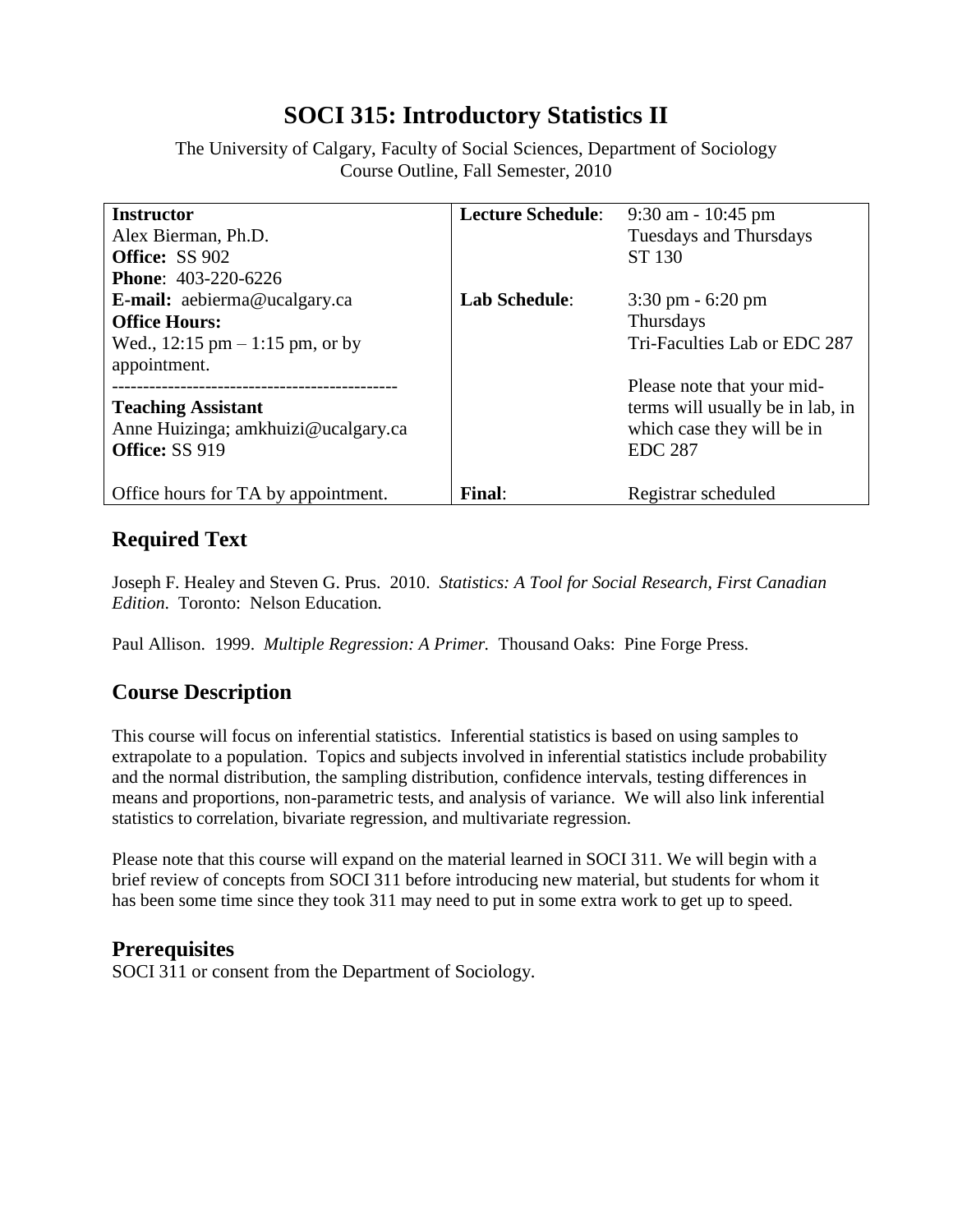### **Grading System**

| $A_{+}$ = 95 and over | $B_{+} = 80 - 84.9999$ | $C_{+} = 67-71.9999$ | $D_{+} = 54 - 58.9999$     |
|-----------------------|------------------------|----------------------|----------------------------|
| $A = 90-94.9999$      | $B = 76-79.9999$       | $C = 63-66.9999$     | $D = 50-53.9999$           |
| $A = 85-89.9999$      | $B - 72 - 75.9999$     | $C = 59-62.9999$     | $F = 49.9999$ and<br>lower |

#### **Grade Distribution**

| Labs                             | 10% |
|----------------------------------|-----|
| Exam 1                           | 30% |
| Exam 2                           | 30% |
| Final Exam ( <b>Cumulative</b> ) | 30% |

If an opportunity for extra credit arises, this opportunity will be given to the class as a whole. Individual opportunities for extra credit or to make up points lost due to errors on an exam will not be allowed.

#### **Staying in Contact**

Class announcements may occasionally be sent out over e-mail, so you'll need to make sure that the university has your correct e-mail address and that your e-mail account is in working order. Outside of office hours or pre-scheduled appointments, you should try to reach us is through email. When e-mailing, please put "SOCI 315" in the subject line of your e-mail. We will make every effort to reply to your e-mails within 24 hours, but it may take up to 24 hours to respond.

We are happy to meet with students, but please observe the following guidelines so that we may respond to students in a way that is fair and attentive:

- 1) Except for cases in which we have instructed you to email something, we prefer that you contact us by email for administrative purposes only. For instance, you may email us to schedule an appointment outside of office hours.
- 2) Professor Bierman should be your first resource for substantive questions. Dr. Bierman will often be available to meet immediately after class on Tuesdays and Thursdays, as well as Friday mornings, and also Wednesday afternoons beyond the stated office hours. Please do not hesitate to ask Dr. Bierman for an appointment. If Dr. Bierman is not available, contact the TA for help with class material.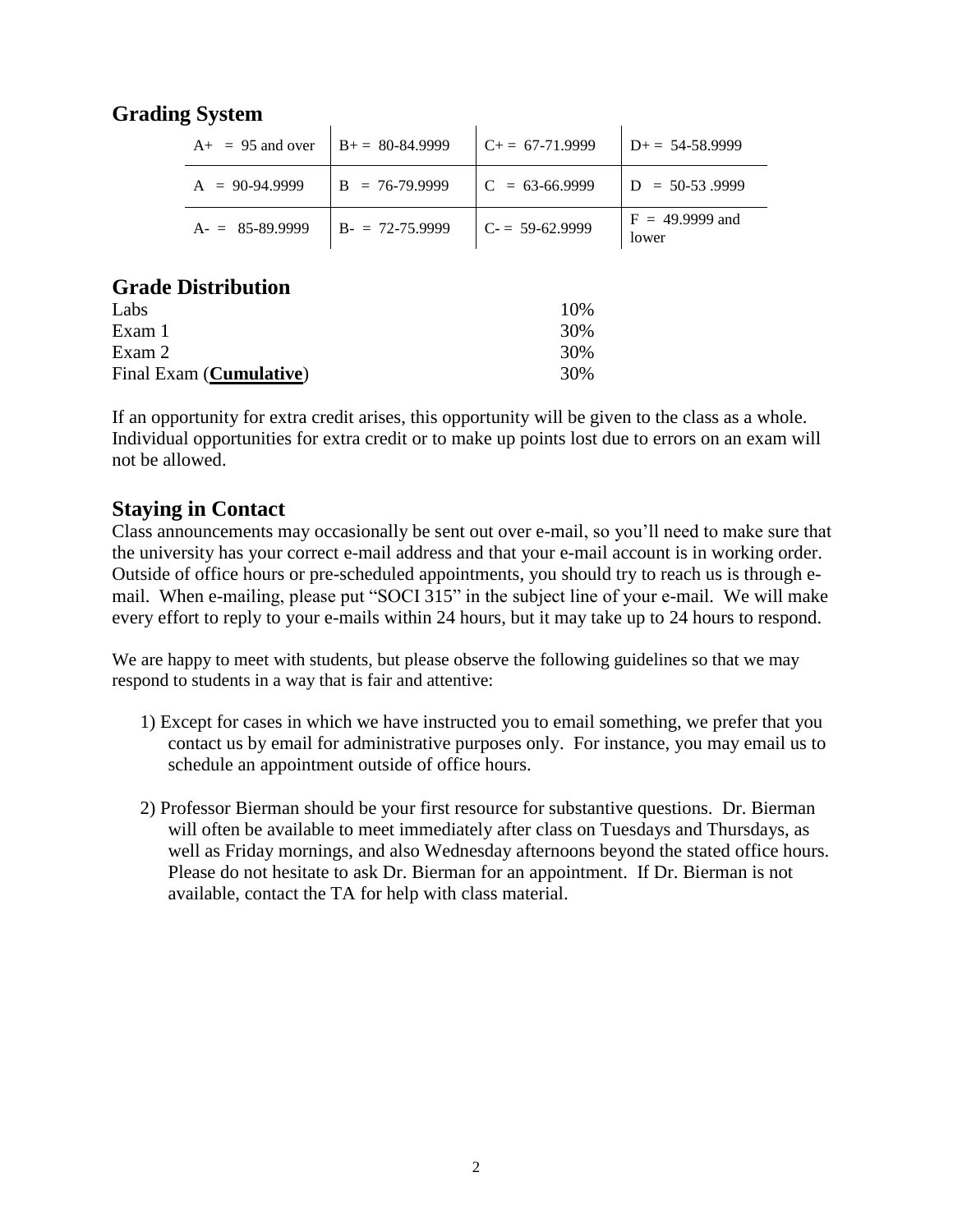#### **Course Format**

The course setup consists of two 1 hour and 15 minute class lectures per week and one threehour lab section per week.

The purpose of the lab is to practice with your TA's assistance questions of the type that will appear on your exam. We will also examine how to use SPSS to analyze data with the procedures covered in class.

Note: It is possible that concepts covered in lab may appear on exams. You should plan to attend both the lab and the lecture, and are responsible in all exams for any material presented in either lecture or lab.

#### **Lecture notes**

I will post PowerPoint slides on the course Blackboard for most of the class lectures, and you should print out these slides and bring them to class. You will still need to take notes, even if you have the PowerPoint slides. I don't really have any lecture notes besides the PowerPoint slides, so if you miss class you'll need to get the additional lecture notes from another student.

#### **Calculator**

Your calculator must have exponent (square) and square root functions. Unfortunately, I don't have any additional calculators, so you'll need to bring your calculator to class every day. Some calculators can have some unusual displays or function keys, so it's a good idea to make sure you can work your calculator before an exam.

#### **Exams**

Only the final exam will be expressly cumulative, but all exams may be indirectly cumulative because they are likely to build on previous material. You will be permitted one 8 1/2 by 11 inch sheet (front and back) of notes during the exams. Exams may a mixture of True/False, multiple choice, short answer, and calculation problems.

Please note that the schedule in this syllabus is tentative. This is really for the benefit of students. Allowing the exam schedule to be tentative will let me slow down if the class is having particular difficulty. I will let you know at least one week before the firm date of an exam, and I will never schedule an exam earlier than when it is scheduled in your course outline.

Exams will most likely be administered during your lab periods. The class will typically have two hours to take an exam. If you arrive late for the exam, you will only have the amount of time remaining allotted for the exam. For instance, if you show up half an hour after an exam is handed out, you will have only 90 minutes to take the exam. Once you begin an exam, it is your performance during the allotted time which will be used to determine your grade. You will not be allowed to retake the exam, sections of the exam, or complete at a later date problems you may not have answered. You also will not be allowed to take alternative sections of an exam or an alternative exam and substitute or combine your performance on the exam with alternative grades. If you believe that you may have an emergency which will interfere with your performance on the exam, or you arrive late because of an emergency, you need to talk to me about it before you take the exam. Once you begin the exam, it is your performance on that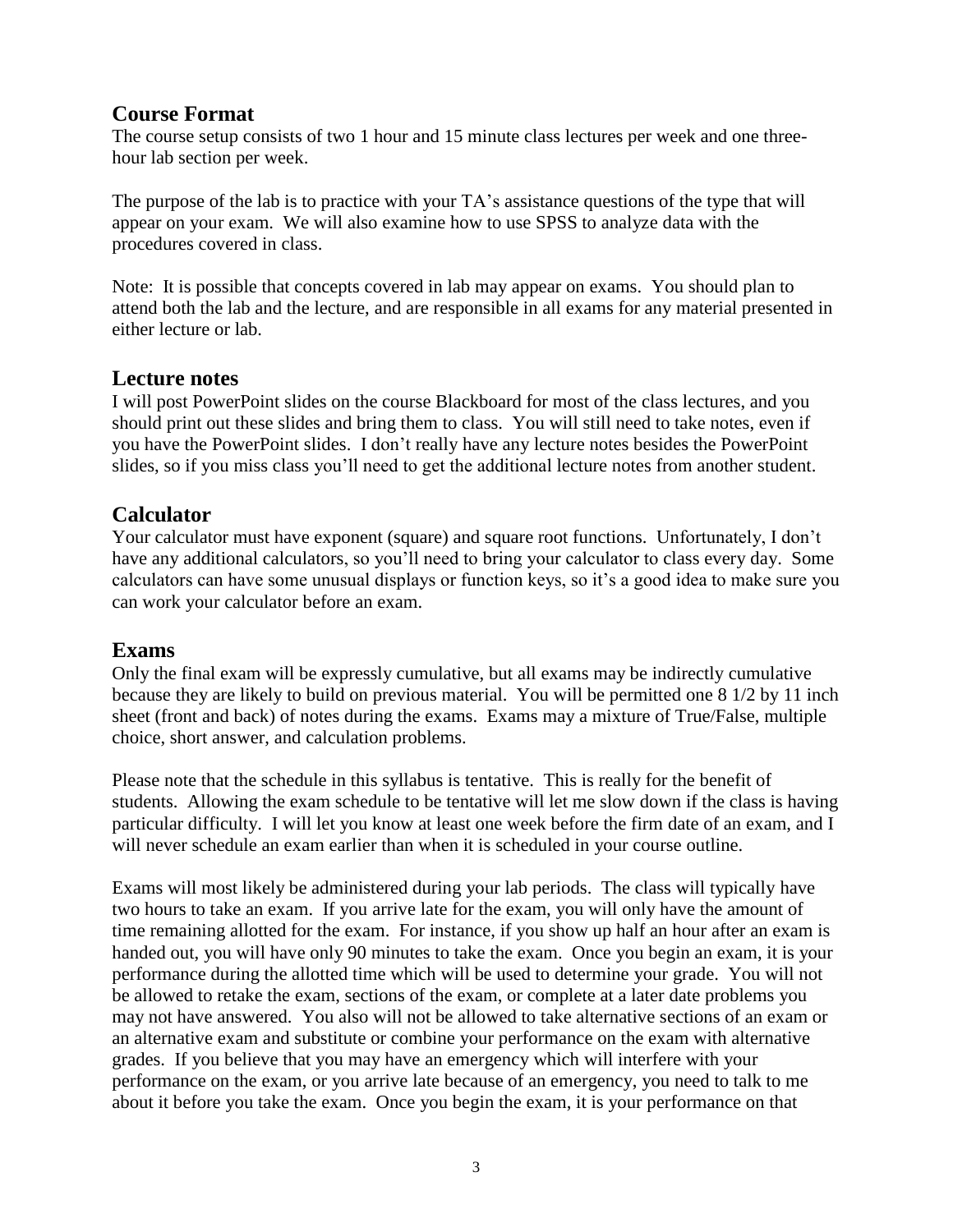exam, during the time allotted for the exam, which will determine your grade. The only exception to this policy is if you must be hospitalized while you are taking the exam.

### **Missing Exams**

If at all possible you must provide advance notice to the instructor if you are unable to take an exam on time. All requests for deferral of a course component due to health reasons must be accompanied by written documentation as outlined in the University Calendar and should be obtained while the student has the physical or emotional problem rather than after recovery. Deferrals will be allowed in the following circumstances: illness, domestic affliction or religious conviction. Travel arrangements and misreading of the syllabus are not valid reasons for requesting a deferral. Deferrals will not be granted if it is determined that just cause is not shown by the student.

A student who is unable to write a mid-term exam due to fully documented illness, domestic affliction, or religious conviction will have the weight of that examination applied to the final exam. No make-up mid-terms will be given.

### **Labs**

Labs will serve two purposes. First, this will be your opportunity to attempt questions of the type you will see on the exams, but with the T.A. available to help you. In addition, you will learn and apply the SPSS computer program to analyze data using statistics being covered in class. Lab assignments will be a mix of work problems and SPSS exercises. The lab is designed to be finished and turned in within the time allotted for lab. However, if the lab assignment is turned in to the TA's before the beginning of the subsequent lab, no marks will be deducted for lateness. After this, 50% will be deducted from the lab before any marks are deducted for errors. The only exception to this policy is for labs in which exams are being administered. In this case, a lab must be turned in by the beginning of class preceding the exam to avoid a deduction in marks. This is so that we can get your lab assignments back to you before the exam, so that you can use them in studying for the exam. Please turn in your assignments to the TA's in person during lab or before class. Because lab assignments can be turned in up to a week after lab, deferrals will typically not be allowed for lab assignments. We will, however, drop your lowest grade for your lab assignments.

A \$15 lab fee, payable to the Department of Sociology, will be charged to cover costs related to copying of course handouts, lab supplies, and printing in the Tri-faculties lab. The mandatory \$15 lab fee will be collected by your TA during the second week of classes. If this fee is not paid by Thursday, September 23rd, 2010, you will lose your printing privilege in the lab and we will not grade your lab assignments (resulting in a loss of 10% of your grade).

### **Practice Problems**

Practice problems will be given out with each chapter. These practice problems will be posted on the class Blackboard, and it is your responsibility to download them. Practice problems will cover a chapter of our text, although I may have two sets of problems for longer chapters. However, work on these problems will not be graded. It is your responsibility to work on the problems as practice for the exam. These problems will be very similar to some of the problems you will see on the exam. Failure to prepare for the exam by working on these practice problems will most likely strongly affect your grade. You will also be given fully worked answer keys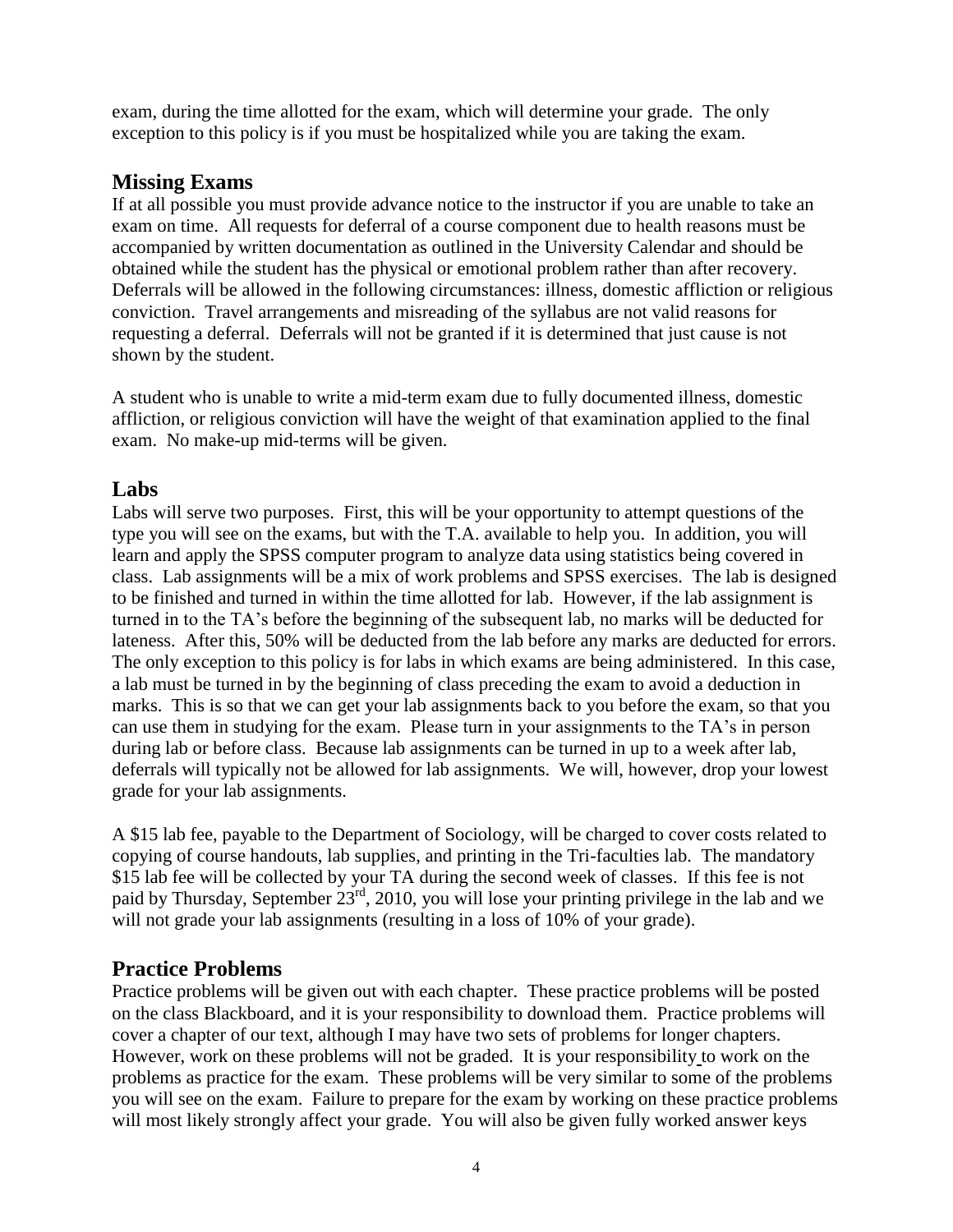(i.e., not simply the answers, but, if work is required on these problems, examples of how the work was done). You are strongly urged to compare your answers on the practice problems to the answer keys and, if you do not understand an answer, seek out your instructor or TA's guidance. If your answers on exams do not match the form, structure, and phrasing of answers on the answer keys, you can expect to lose credit on the exams.

#### **Laptops and Computer Use**

Laptops should be used for taking notes and other class work only. If a student is observed using a laptop during class for instant messaging, e-mailing, work for other classes, or surfing the internet more than once, he or she will lose the right to use a laptop during class. Please use the lab computers for only for lab work during lab.

#### **Academic Dishonesty**

Instances of academic dishonesty will result in a zero for the assignment or exam in which the cheating occurs. Using work which is not your own is academic dishonesty. Academic dishonesty of this type includes: having someone else do work and claiming the work as your own, or copying other students' work. Other types of academic dishonesty include gaining access to materials before they are given. This is not an exhaustive list of activities which may fall under the category of academic dishonesty. If you are not sure whether an action would be academic dishonesty, please ask before you take this action.

### **How are Grade Disputes Handled?**

Students are encouraged to resolve grade disputes by discussing the situation with the instructor. Please do so in person. At this meeting, the student's arguments will be carefully considered and, hopefully, a resolution attained that meets with mutual satisfaction. A student seeking reappraisal of graded exams must discuss this work with the instructor within two weeks of the date the exam is handed back. However, please note that, consistent with Faculty of Social Sciences regulations, the entire exam will be remarked and the mark may be raised, lowered or remain the same. Please note that the instructor, not the TA's, is responsible for all grade disputes.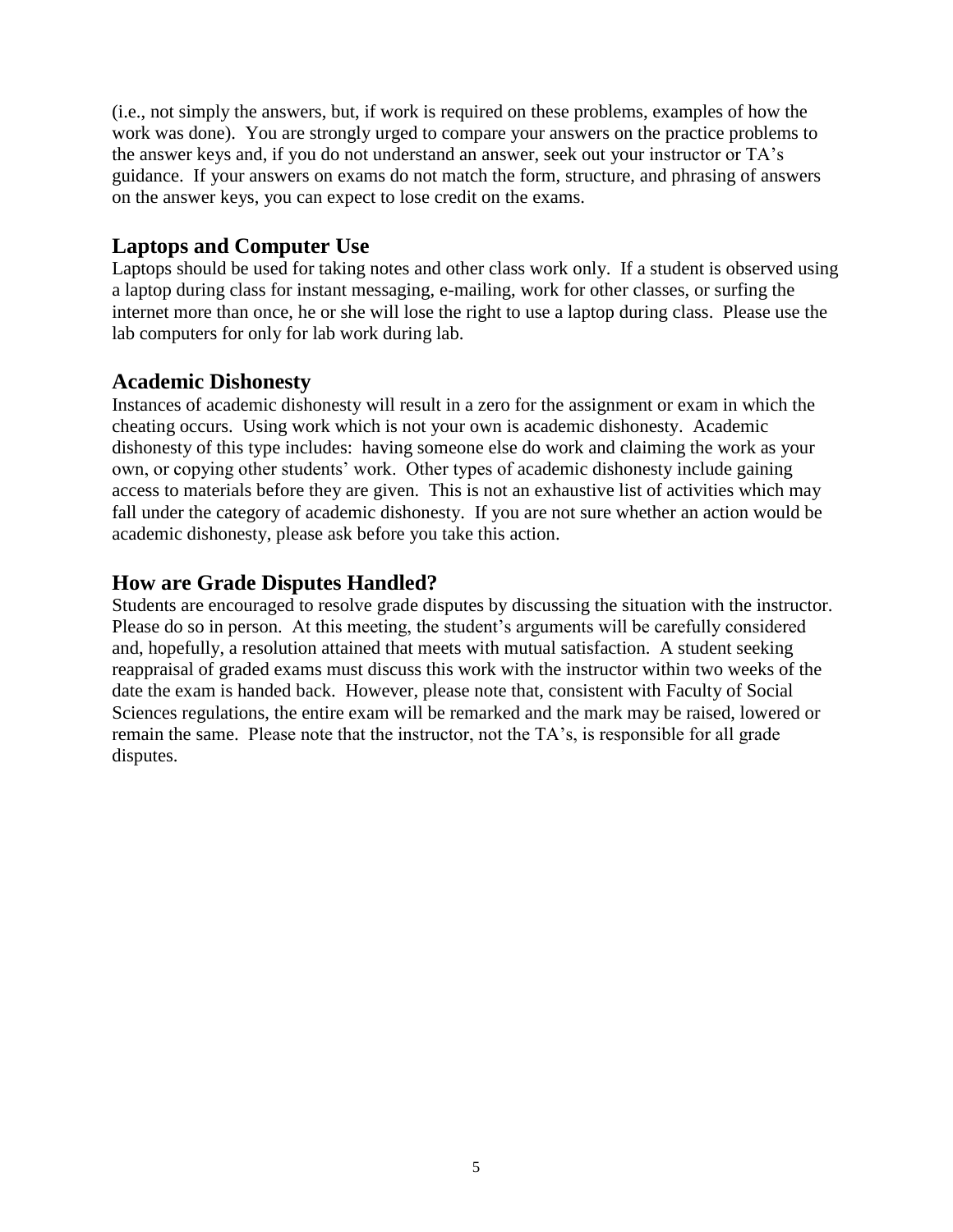#### *Emergency evacuations:*

In the case of fire or other emergency evacuation of this classroom/lab, please proceed to the assembly point by *[check link to find assembly point for your building: [http://www.ucalgary.ca/emergencyplan/node/75\]](http://www.ucalgary.ca/emergencyplan/node/75)*

#### *Deferrals:*

If at all possible you must provide *advance* notice to the instructor if you are unable to take a test or pass in an assignment or essay on time. All requests for deferral of a course component due to health reasons must be accompanied by written documentation as outlined in the University Calendar and should be obtained while the student has the physical or emotional problem rather than after recovery. Deferrals will be allowed in the following circumstances: illness, domestic affliction or religious conviction. Travel arrangements and misreading of the syllabus are not valid reasons for requesting a deferral. Deferrals will not be granted if it is determined that just cause is not shown by the student.

If you have missed a test for a legitimate reason, the instructor can require you to write a "make up" test as close in time to the original test as possible or can choose to transfer the percentage weight to another course component. If the instructor schedules a "make up" test for you, its date and location will be at the convenience of the Sociology Department.

Please note that requests to defer a final examination or to defer term work past the end of a term go through the Undergraduate Programs Office (UPO) and must be processed by the deadlines that are established in the U of C Calendar. You can find the forms you need online:

*Deferred Final Exam Application*:

[http://www.ucalgary.ca/registrar/files/registrar/APP%20FOR%20DF%20EXAM\\_0.pdf](http://www.ucalgary.ca/registrar/files/registrar/APP%20FOR%20DF%20EXAM_0.pdf)

*Deferred Term Work Form*:

<http://www.ucalgary.ca/registrar/files/registrar/defTW.pdf>

You must submit these deferral forms to the Faculty of Arts Associate Dean (Students) through the UPO office: Undergraduate Programs Office, 4th Floor, MacEwan Student Centre. Only the Associate Dean approves requests for deferrals which extend beyond the end of a term. Instructors are not involved in such decisions. To make an appointment with the Associate Dean, phone (403) 220-8155.

*Ethics Research***:** Students are advised that any research with human subjects--including any interviewing (even with friends and family), opinion polling, or unobtrusive observation--must have the approval of the Departmental Ethics Committee. In completing course requirements, students must not undertake any human subjects research without discussing their plans with the instructor, to determine if ethics approval is required.

*Academic Misconduct***:** Plagiarism, cheating and other academic misconduct are regarded as serious academic offences. Students are advised to consult the University Calendar which presents a Statement of Intellectual Honesty and definitions and penalties associated with cheating, plagiarism, and other academic misconduct.

*The Freedom of Information and Protection of Privacy (FOIP)* legislation disallows the practice of having students retrieve assignments from a public place, e.g., outside an instructor's office or the Department main office. Written assignments must be returned to students individually, during class, or during the instructor's office hours; if a student is unable to pick up her/his assignment s/he may provide the instructor with a stamped, self-addressed envelope to be used for the return of the assignment.

*Safewalk*: The University of Calgary provides a "safe walk" service to any location on Campus, including the LRT, parking lots, bus zones, and campus housing. For Campus Security/Safewalk call 220-5333. Campus Security can also be contacted from any of the "Help" phones located around Campus.

*Academic Accommodation***:** Students with a disability, who require academic accommodation, need to register with the Disability Resource Centre (MC 295, phone 220-8237). Academic accommodation letters need to be provided to course instructors no later than fourteen (14) days after the first day of class. **It is a student's responsibility to register with the Disability Resource Centre and to request academic accommodation, if required.**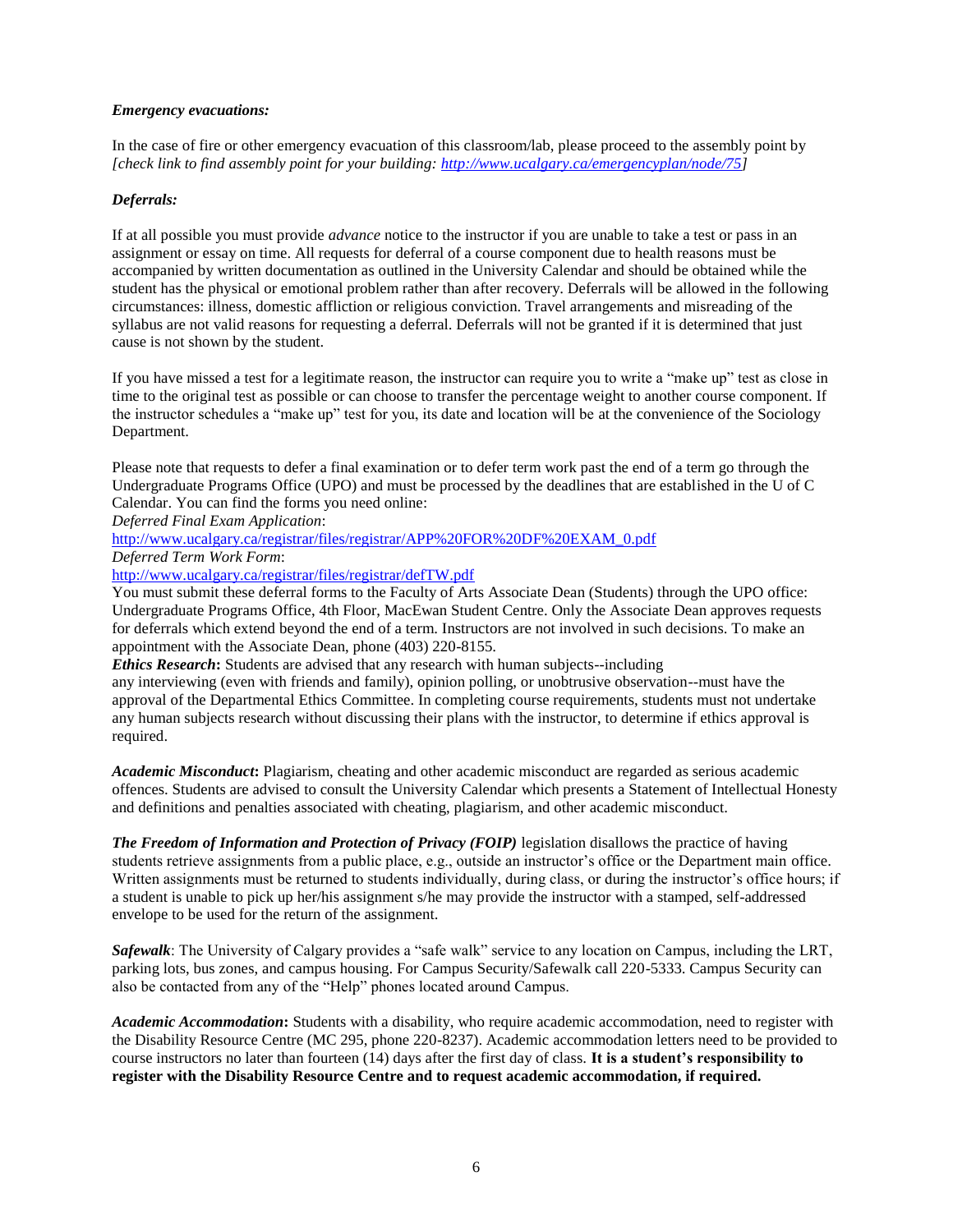*Office of the Student Ombuds* can be found at [http://www.su.ucalgary.ca/services/student-services/student](http://www.su.ucalgary.ca/services/student-services/student-rights.html)[rights.html.](http://www.su.ucalgary.ca/services/student-services/student-rights.html)

#### *Handing in papers outside of class, return of final papers, and release of final grades:*

1. When students are unable to submit papers in class, they should make arrangements to hand in their papers directly to the instructor or teaching assistant. Papers will not be accepted in the main Sociology Department office. 2. Final papers will not be returned through the main Sociology Department office. The Freedom of Information and Privacy (FOIP) legislation disallows the practice of having students retrieve assignments from a public place (i.e. outside an instructor's office, the department office etc.) Students who want their final papers returned by mail must attach a stamped, self-addressed envelope with the paper. Otherwise final papers will be available for pick-up only during the instructor's office hours at the end of this term or at the beginning of the next term. 3. Final grades are not posted by the Sociology Department. They are available only online.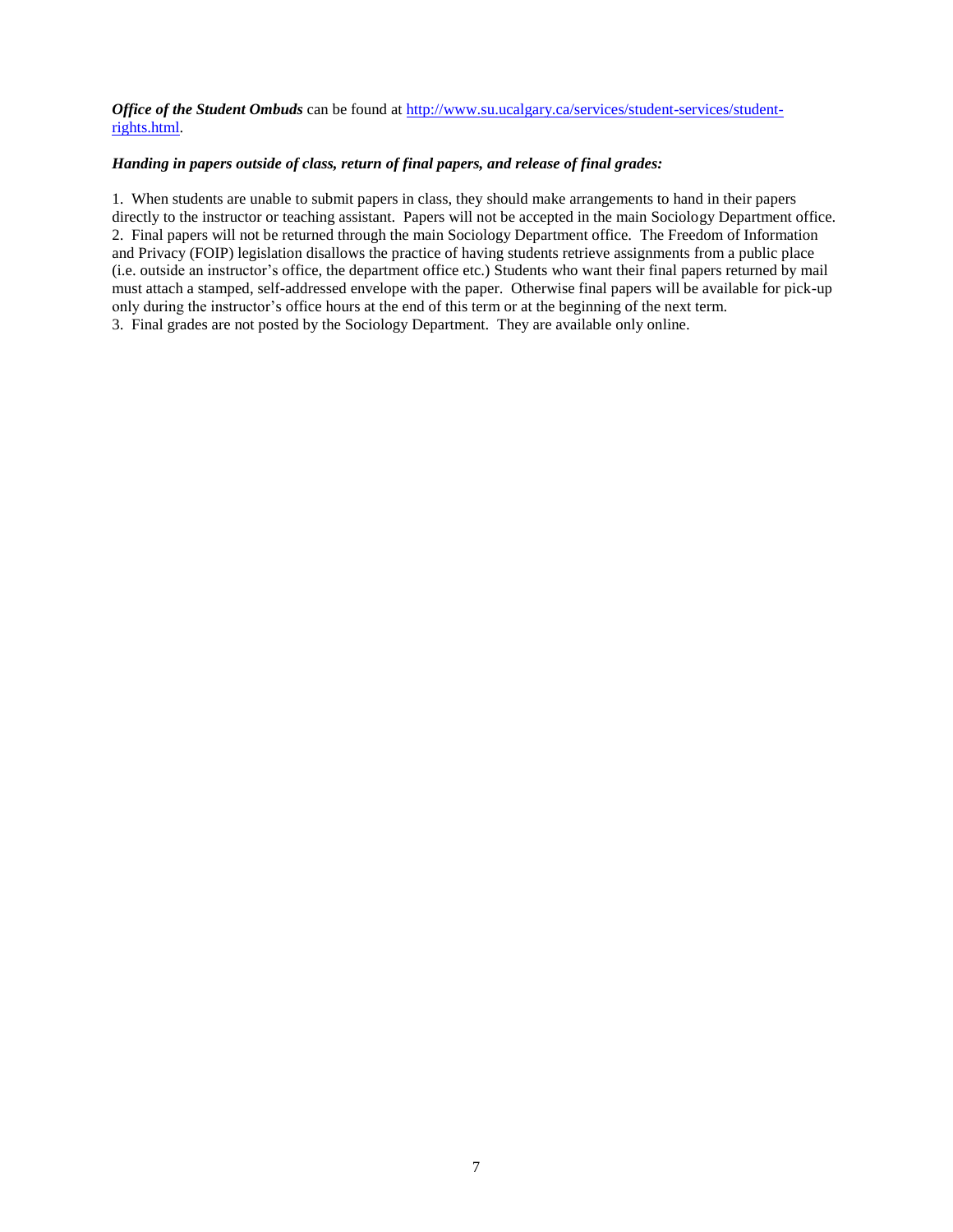# **Tentative Course Schedule**

(*Please note that this is indeed tentative.* Given the pace of the class, I may choose to change the time spent on some subject matter. I will try to do my best to maintain the dates on which tests are given, but these may change as well)

| Tu | $14-Sep$  | Read the Course Outline. Review of 311.                                           |
|----|-----------|-----------------------------------------------------------------------------------|
| Th | $16-Sep$  | Review of 311                                                                     |
| Tu | $21-Sep$  | Probability and the Normal Distribution (H/P, Chapter 5)                          |
| Th | $23-Sep$  | Probability and the Normal Distribution (H/P, Chapter 5)                          |
| Tu | $28-Sep$  | Sampling Distribution and Large-Sample Confidence Intervals (H/P, Chapters 6 & 7) |
| Th | $30-Sep$  | Sampling Distribution and Large-Sample Confidence Intervals (H/P, Chapters 6 & 7) |
| Tu | 5-Oct     | Hypothesis Testing of One- and Two-Sample Means (H/P, Chapters 8 & 9)             |
| Th | 7-Oct     | Hypothesis Testing of One- and Two-Sample Means (H/P, Chapters 8 & 9)             |
| Tu | 12-Oct    | ANOVA (H/P, Chapter 10)                                                           |
| Th | 14-Oct    | Testing within-individual change                                                  |
| Tu | $19-Oct$  | Review for Exam 1                                                                 |
| Th | $21$ -Oct | Review for Exam 1 during class time; Exam 1 DURING LAB IN EDC 287                 |
| Tu | $26$ -Oct | Bivariate regression and correlation(H/P, Chapter 15, Allison Chapter 5)          |
| Th | 28-Oct    | Bivariate regression and correlation(H/P, Chapter 15, Allison Chapter 5)          |
| Tu | $2-Nov$   | Hypothesis testing and assumptions in bivariate regression(Allison Chapter 6)     |
| Th | 4-Nov     | Hypothesis testing and assumptions in bivariate regression(Allison Chapter 6)     |
| Tu | 9-Nov     | Out-of-class assignment                                                           |
| Th | $11-Nov$  | Remembrance Day-No Class or Lab                                                   |
| Tu | $16-Nov$  | Review for Exam 2                                                                 |